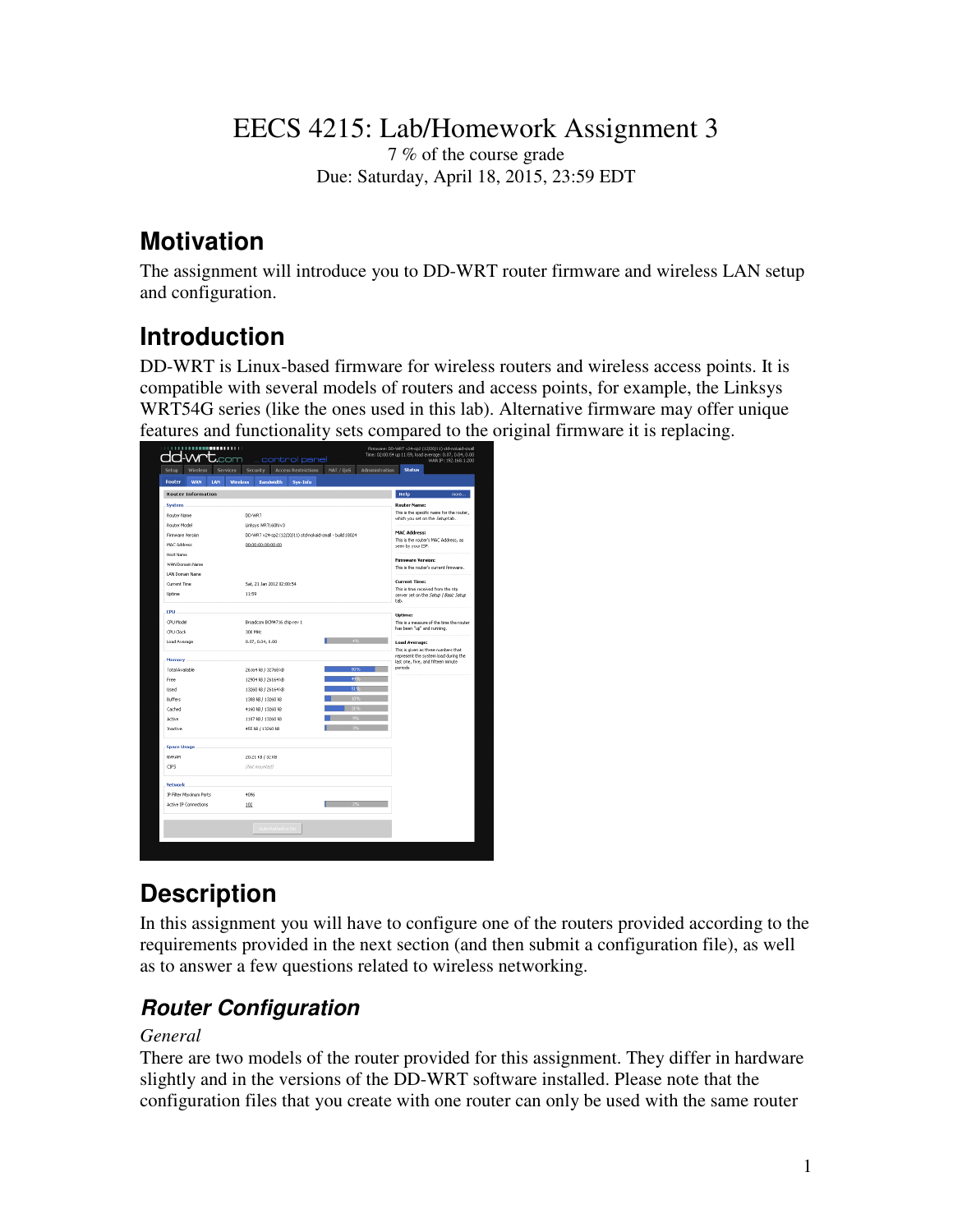model. Visually, the models are recognizable in that the WRT54G**L** has a square opening on top and the WRT54G does not. If you look at the setup screen (screenshot above, top right corner), you'll notice that WRT54G**L** has a "voip" version of the DD-WRT installed, whereas the WRT54G has a "micro" version.

With either router, please use username "root" and password "123" for this submission.

Screenshots need to be submitted; please insert them into a single document you will submit later. For reference, alt-PrintScr combination saves a screenshot into Windows' clipboard, from which you can paste it into a word processor, etc.

#### *Configuration requirements*

- 1. Hard-reset the router. See http://www.ddwrt.com/wiki/index.php/Reset\_And\_Reboot Alternatively, you can go to **Administration-Factory Defaults** to reset the router to factory settings.
- 2. Connect an Ethernet cable from any of the 4 switched ports of the router to an Ethernet port of a PC (if you use any of the lab PCs, please reconnect the network cable you unplug back into the PC after you're done). Wait a couple of seconds to obtain an IP address (you might want to confirm it with an ipconfig command from a command line.
- 3. Open a web browser. Go to http://192.168.1.1/ and change router name and password to **root** and **123** respectively. Take a screenshot and save it into, e.g., a Word document. It should like below: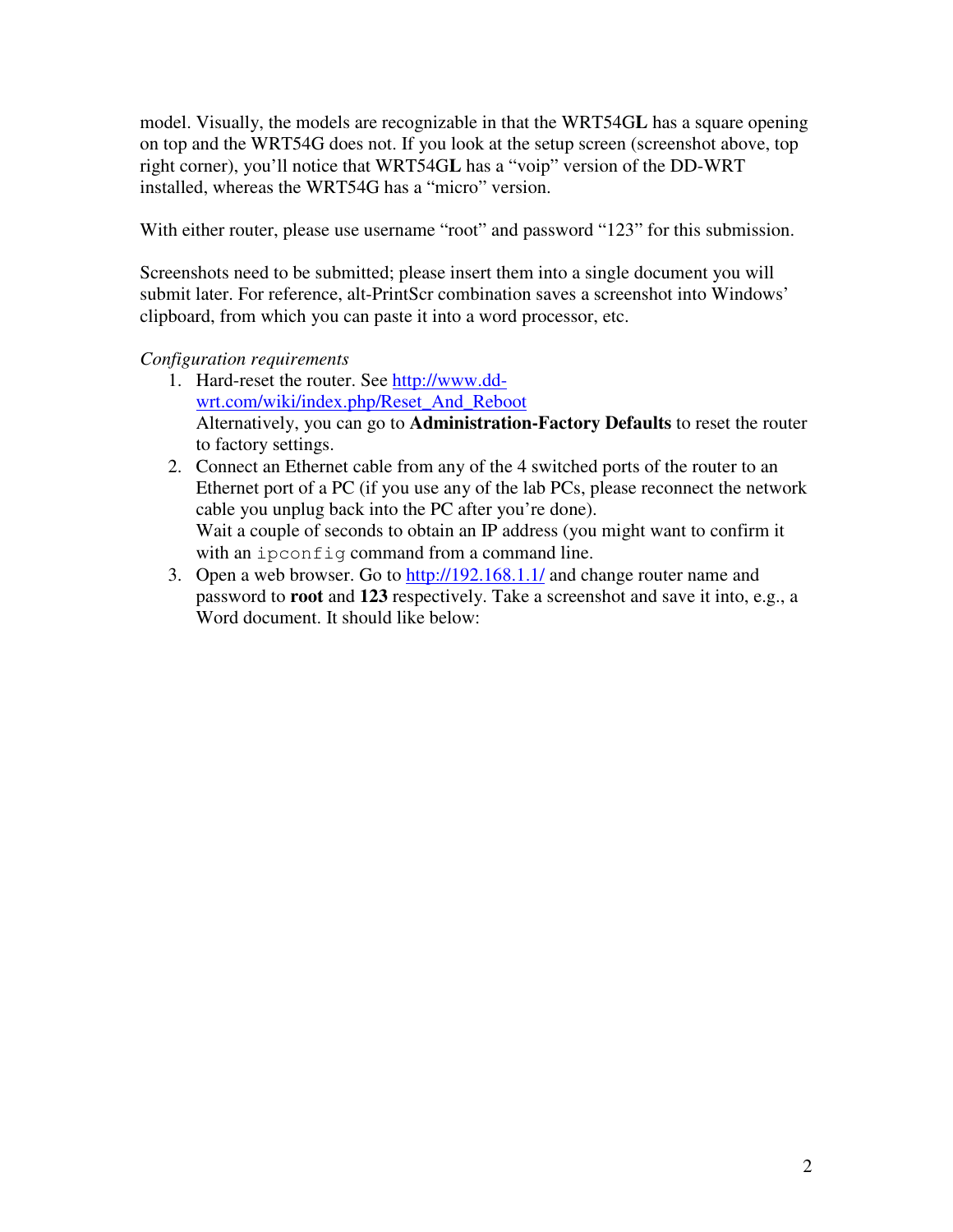| DD-WRT (build 26138) - Info<br>÷<br>$\times$  |                                                                                   |                                               |                                                                                                                                          |                 |          | $ -$           | $\mathbf{x}$ |
|-----------------------------------------------|-----------------------------------------------------------------------------------|-----------------------------------------------|------------------------------------------------------------------------------------------------------------------------------------------|-----------------|----------|----------------|--------------|
| $\leftarrow$ ( 192.168.1.1/apply.cgi          |                                                                                   | Q. Search<br>$\overline{\vee}$ C <sup>d</sup> |                                                                                                                                          |                 | ●▼ 俞 ☆ 自 | $\bullet$<br>◀ | $\equiv$     |
| dd-wrt.com<br><b>Setup</b><br><b>Wireless</b> | control panel<br><b>Services</b><br><b>Security</b><br><b>Access Restrictions</b> | NAT / QoS                                     | Firmware: DD-WRT v24-sp2 (02/04/15) micro<br>Time: 01:10:44 up 10 min, load average: 0.09, 0.06, 0.01<br>Administration<br><b>Status</b> | WAN IP: 0.0.0.0 |          |                |              |
| <b>System Information</b>                     |                                                                                   |                                               |                                                                                                                                          |                 |          |                |              |
| Router                                        |                                                                                   | <b>Services</b>                               |                                                                                                                                          |                 |          |                |              |
| <b>Router Name</b>                            | DD-WRT                                                                            | <b>DHCP Server</b>                            | Enabled                                                                                                                                  |                 |          |                |              |
| <b>Router Model</b>                           | Linksys WRT54G/GL/GS                                                              | WRT-radauth                                   | Disabled                                                                                                                                 |                 |          |                |              |
| <b>LAN MAC</b>                                | 00:18:F8:3A:46:58                                                                 |                                               |                                                                                                                                          |                 |          |                |              |
| <b>WAN MAC</b>                                | 00:18:F8:3A:46:59                                                                 | Memory                                        |                                                                                                                                          |                 |          |                |              |
| Wireless MAC                                  | 00:18:F8:3A:46:5A                                                                 | <b>Total Available</b>                        | 5.6 MB / 8.0 MB                                                                                                                          |                 |          |                |              |
| WAN IPv4                                      | 0.0.0.0                                                                           | Free                                          | 0.3 MB / 5.6 MB                                                                                                                          |                 |          |                |              |
| <b>LAN IP</b>                                 | 192.168.1.1                                                                       | <b>Used</b>                                   | 5.3 MB / 5.6 MB                                                                                                                          |                 |          |                |              |
|                                               |                                                                                   | <b>Buffers</b>                                | 0.3 MB / 5.3 MB                                                                                                                          |                 |          |                |              |
| <b>Wireless</b>                               |                                                                                   | Cached                                        | 1.5 MB / 5.3 MB                                                                                                                          |                 |          |                |              |
| Radio                                         | Radio is On                                                                       | Active                                        | 1.3 MB / 5.3 MB                                                                                                                          |                 |          |                |              |
| Mode                                          | AP                                                                                | Inactive                                      | 0.6 MB / 5.3 MB                                                                                                                          |                 |          |                |              |
| Network                                       | Mixed                                                                             |                                               |                                                                                                                                          |                 |          |                |              |
| <b>SSID</b>                                   | dd-wrt                                                                            | <b>Space Usage</b>                            |                                                                                                                                          |                 |          |                |              |
| Channel                                       | 6                                                                                 | <b>NVRAM</b>                                  | 17.31 KB / 32 KB                                                                                                                         |                 |          |                |              |
| <b>TX Power</b>                               | 71 mW                                                                             |                                               |                                                                                                                                          |                 |          |                |              |
| Rate                                          | 5.5 Mbps                                                                          |                                               |                                                                                                                                          |                 |          |                |              |
| <b>Wireless Packet Info</b>                   |                                                                                   |                                               |                                                                                                                                          |                 |          |                |              |
| Received (RX)                                 | 106 OK, no error                                                                  |                                               |                                                                                                                                          |                 |          |                |              |
| Transmitted (TX)                              | 266 OK, no error                                                                  |                                               |                                                                                                                                          |                 |          |                |              |
| <b>Wireless</b>                               |                                                                                   |                                               |                                                                                                                                          |                 |          |                |              |
| <b>Clients</b>                                |                                                                                   |                                               |                                                                                                                                          |                 |          |                |              |
| <b>MAC Addres</b>                             | <b>TX Rate</b>                                                                    | RX Rate Signal<br>- None                      | inal Ou                                                                                                                                  |                 |          |                |              |
| <b>DHCP</b>                                   |                                                                                   |                                               |                                                                                                                                          |                 |          |                |              |
| <b>DHCP Clients</b>                           |                                                                                   |                                               |                                                                                                                                          |                 |          |                |              |
| Hostname                                      | <b>IP Address</b>                                                                 | <b>MAC Address</b>                            | <b>Client Lease Time</b>                                                                                                                 |                 |          |                |              |
| SanjnaPasiPhone                               | 192.168.1.144                                                                     | xx:xx:xx:xx:72:3C                             | 1 day 00:00:00                                                                                                                           |                 |          |                |              |
|                                               |                                                                                   | Auto-Refresh is On                            |                                                                                                                                          |                 |          |                |              |
|                                               |                                                                                   |                                               |                                                                                                                                          |                 |          |                |              |

- 4. Configure a wireless access point with an SSID identical to your departmental login name (e.g., it is **andriyp** for the course instructor). For channel number use (your student number) **mod** 11 (Hint: you can use Windows Calculator). Apply settings, wait, then take a screenshot and insert it into your document. Add a wireless interface with an SSID **virtual0**.
- 5. Setup WPA2 personal encryption with passwords identical to your SSID (if they are too short, append zeroes at the end. Apply settings, wait a few seconds, take a screenshot and insert it into your document.
- 6. Set wireless transmission power to [(your student number) **mod** 30 + 30 mW]. Enable RTS/CTS mechanism (see DDWRT documentation). Apply settings, wait a few seconds, take a screenshot and insert it into your document.
- 7. Enable filtering of Java Applets and ActiveX. Apply settings, wait a few seconds, take a screenshot and insert it into your document.
- 8. Setup forwarding of port 3389 to [(your student number) **mod** 100 + 10000] on address 192.168.1.111. Apply settings, wait a few seconds, take a screenshot and insert it into your document.
- 9. Setup QoS in such a way that VoIP services have the highest priority and bittorrent – the lowest. You can assume a typical 6 Mbps down / 800 kbps up